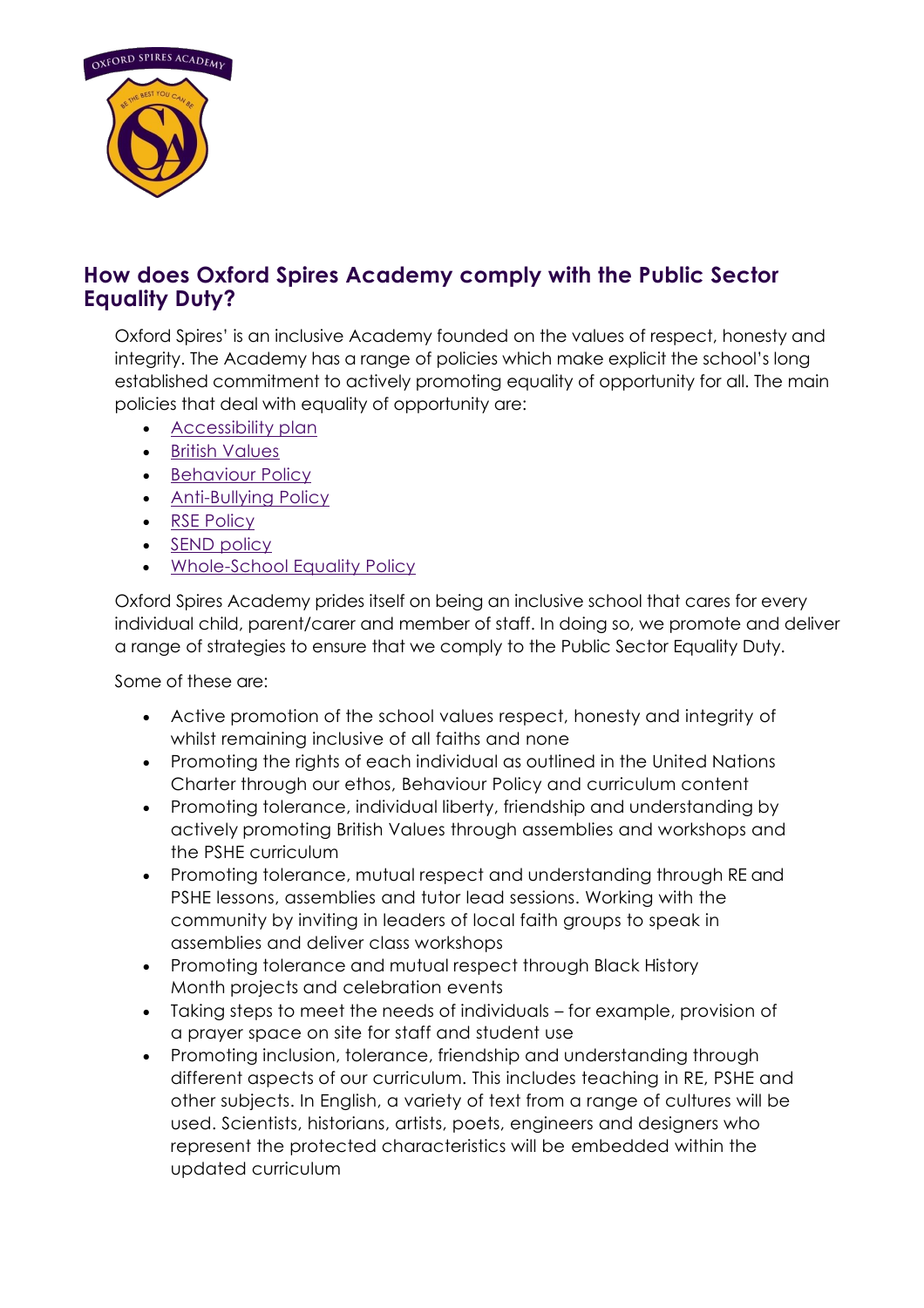

- Autism awareness day is marked
- Working to decolonise our curriculum
- Working to provide LGBTQ+ training for staff, with an equality and diversity lead based on site
- Ramp and access to the school premise
- Leading assemblies to explore and deal with relevant issues; including assemblies focused on tolerance and respect for difference and identifying as LGBTQ+
- Fundraising for many charities
- Monitoring and evaluating the attainment and progress of all pupils; looking at the performance of particular groups who share a protected characteristic to compare their performance with those who do not share it
- Supporting all staff and children to reach their potential in their career and school life
- Interventions to maximise the progress of all groups of children
- Encouraging children who have a particular character to participate fully in all activities – for example; after school clubs, lunchtime clubs, enrichment activities and whole school productions
- Curriculum trips that meet the needs of all children
- Active promotion of our robust and inclusive Behaviour Policy
- Active promotion of the Anti-bullying Policy
- Restorative justice approach to behaviour and relationships supporting any tensions between different groups of pupils within the school
- Onsite therapeutic work that provides a counselling service for students who may be facing mental health problems
- Pupil participation in school activities; ensuring that is formed of pupils from a range of backgrounds.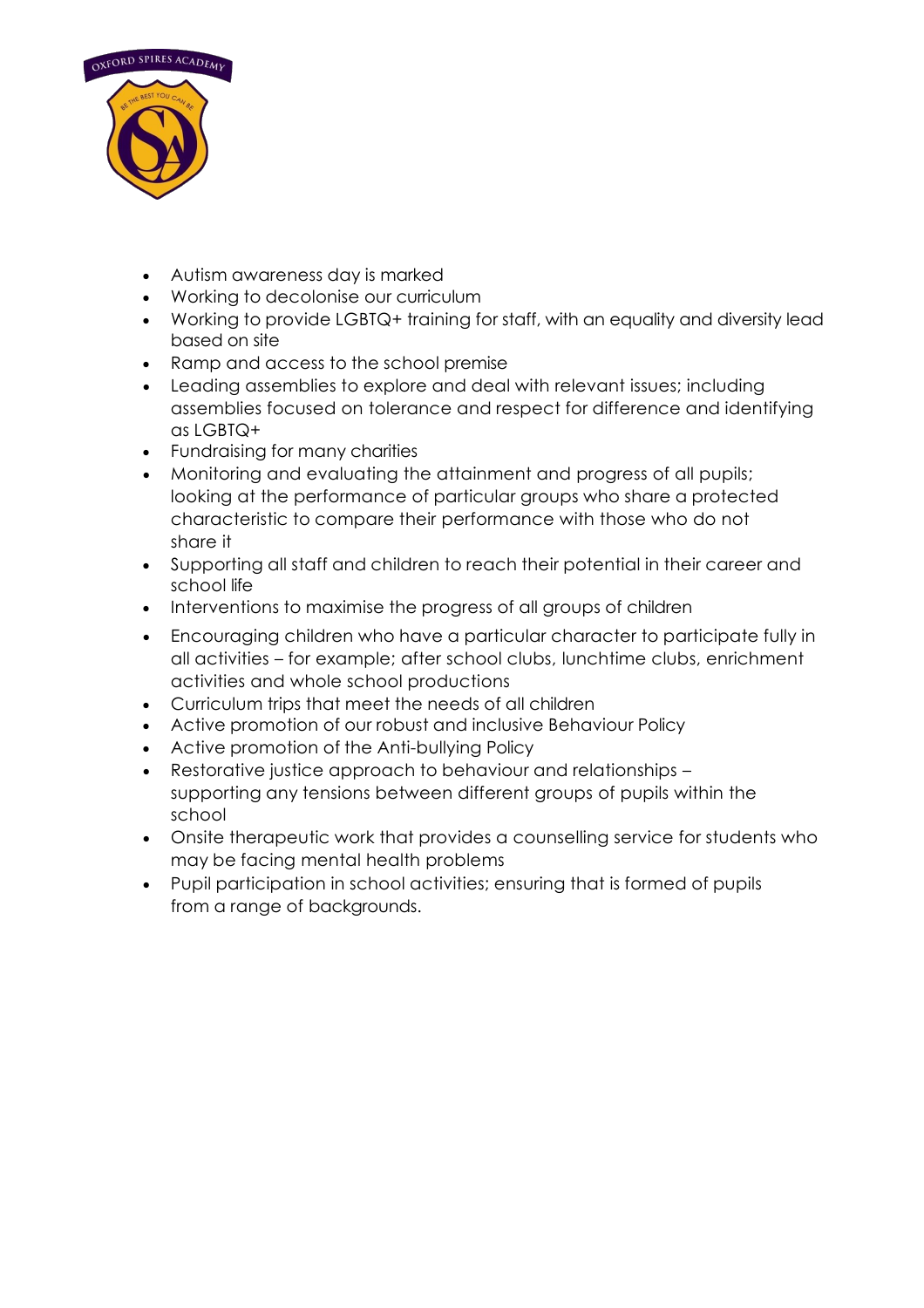

## **Oxford Spires Academy Curriculum Intent**

The academy's Curriculum Intent Statement demonstrates a commitment to a quality of education that is fully inclusive and allows every child to see examples of excellence that represent their race, gender or sexuality. The intent statement is:

At Oxford Spires Academy we define the curriculum as meaning everything that we do that holistically impacts on a child's learning and development. This includes but is not limited to:

- Formal classroom teaching
- Super-curricular learning
- Extra-curricular activities
- Literacy, numeracy and other interventions
- Behaviour for learning
- Tutoring
- Personal development
- Leadership development
- PSHE, citizenship & healthy lifestyles
- Forming and maintaining good relationships with others
- Self-regulation
- Independent learning skills and attributes.

## **Our curriculum is planned with the intent to:**

- Provide an ambitious, broad and balanced curriculum that celebrates the value of each subject equally
- Fulfil and go beyond the requirements of the National Curriculum and examination syllabi to enrich student knowledge and skills and ensure students are well prepared for the next phase of their education or employment and life in modern Britain taking account of pupil's aspirations, the local, national and global job markets
- Rapidly develop student's literacy and numerical skills so they can access the curriculum fully
- Sequence learning in a logical manner that enables students to improve knowledge and skills over time, building on previous learning
- Ensure deep learning by interleaving expected knowledge within subjects and helping students make connections between their learning in different subjects
- Enable students to secure their knowledge through regular retrieval practice utilising regular quizzing and starter recall tasks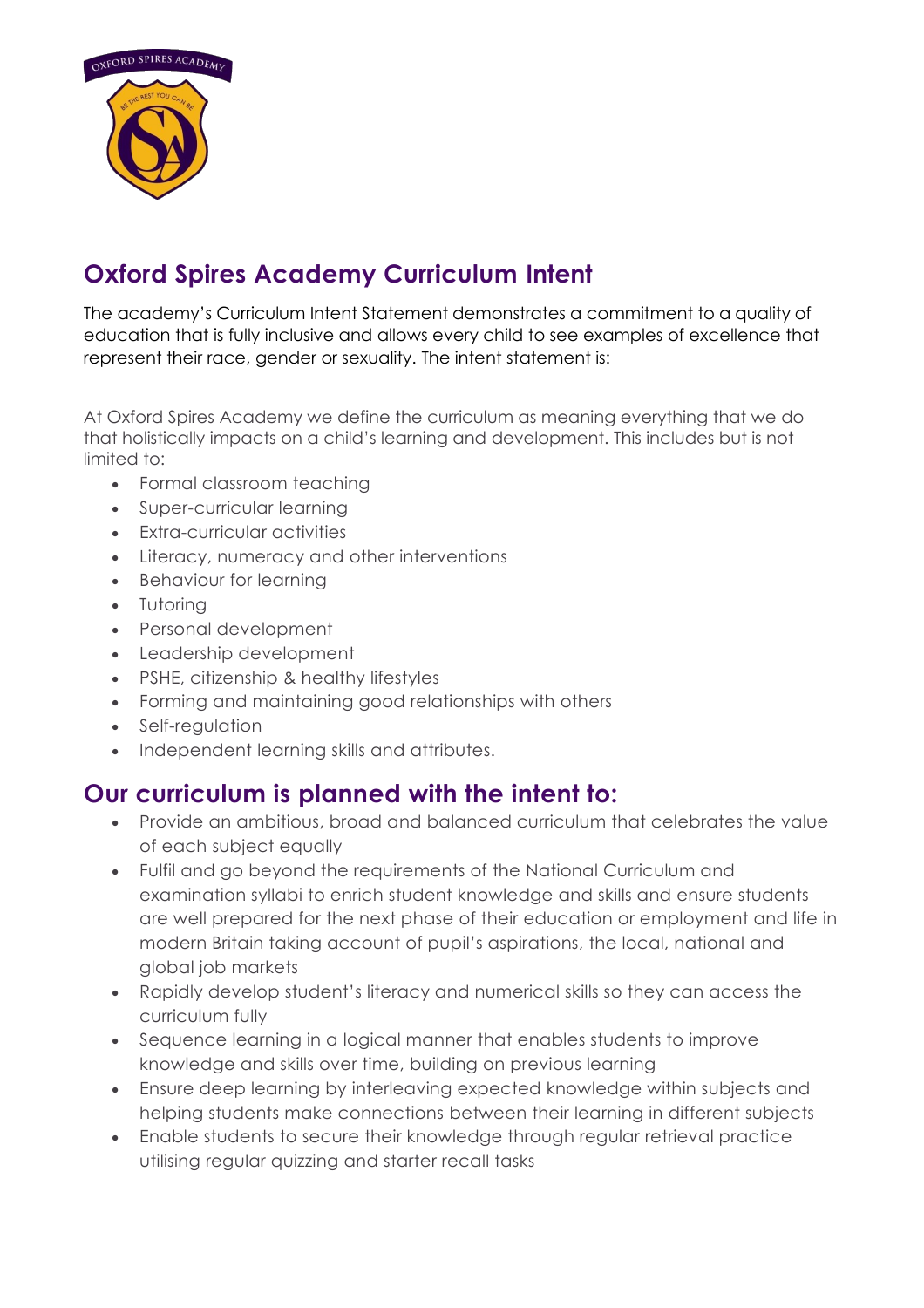

- Enable all students to achieve their best whatever their ability on entry and career goals. This is achieved through a fully inclusive curriculum and individualised advice, guidance and support
- Provide students with engaging lessons by highly skilled teachers who have extensive subject knowledge and who provide opportunities for enrichment outside the classroom
- Develop character and add to student's cultural capital. Ensure diversity is celebrated to ensure all students feel welcomed, supported and valued in and contributing to the school community
- Motivate all students to want to learn and develop lifelong learning skills and attitudes by encouraging them to learn from mistakes and value the opportunities to evaluate gaps in their learning and plan how to address those gaps
- Respond to the different and changing needs of students by ensuring learning activities are informed by regularly collected assessment information.
- Ensure a consistent approach to teaching and learning across all subjects while maintaining the flexibility needed for different subjects to teach in the most effective manner for their subject
- Develop knowledge and skills in parallel. Knowledge underpins and enables the application of skill, and skills need to be developed to enable a student to gain knowledge. Our best teaching develops both

## **Equality objectives (2020-2024)**

Under the Public Sector Equality Duty (PSED) the school is required to set Equality Objectives. Our published information must be updated annually and objectives published at least once every four years. In order to further enhance our ability to allow these values to positively influence the lives of all those we serve, the following targets have been set in accordance with the Equalities Act (2010).

The following guidance has been used to inform these targets:

[https://assets.publishing.service.gov.uk/government/uploads/system/uploads/attachment\\_data/fi](https://assets.publishing.service.gov.uk/government/uploads/system/uploads/attachment_data/file/315587/Equality_Act_Advice_Final.pdf) [le](https://assets.publishing.service.gov.uk/government/uploads/system/uploads/attachment_data/file/315587/Equality_Act_Advice_Final.pdf)

[/315587/Equality\\_Act\\_Advice\\_Final.pdf](https://assets.publishing.service.gov.uk/government/uploads/system/uploads/attachment_data/file/315587/Equality_Act_Advice_Final.pdf)